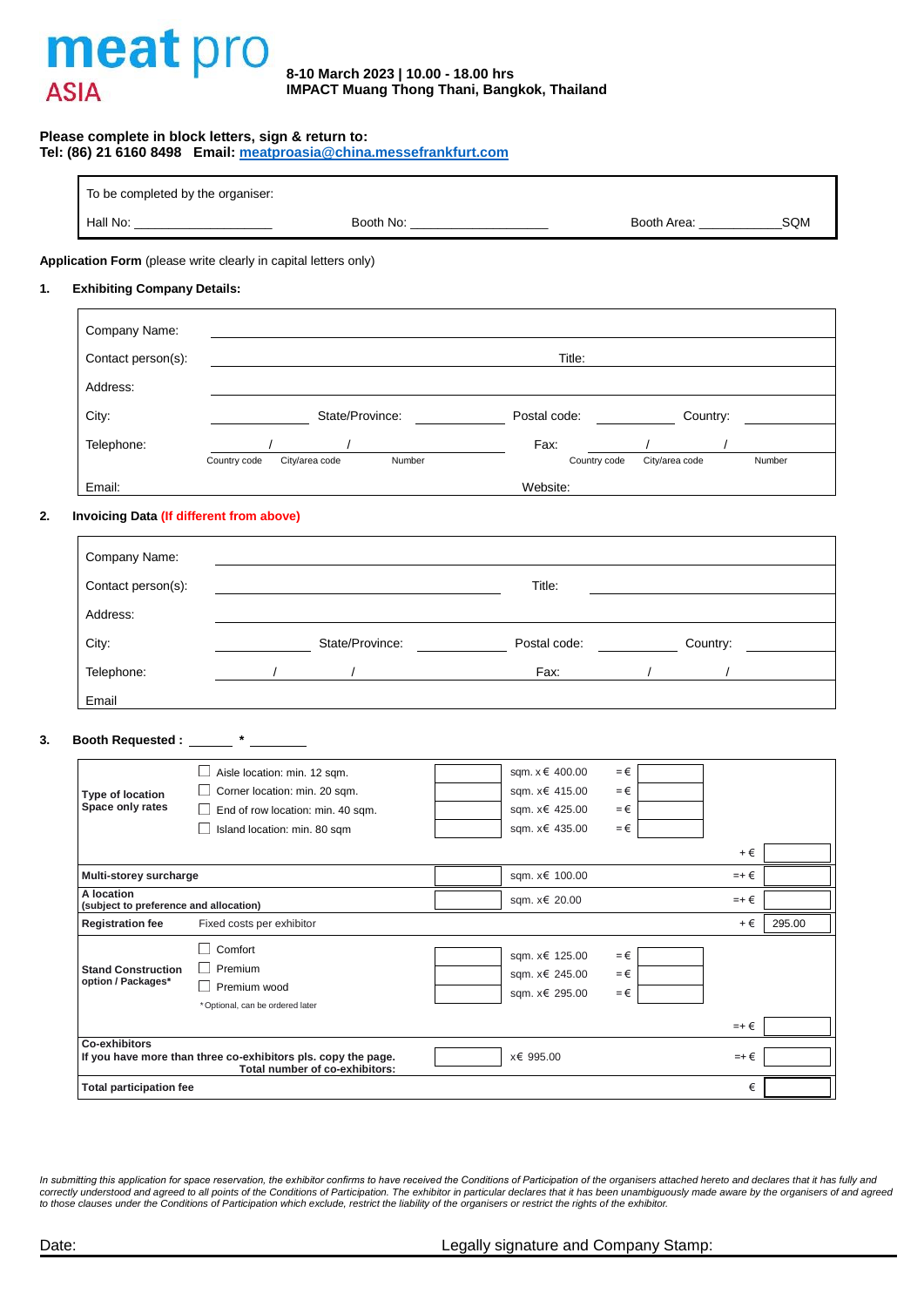# meat pro ASIA

# **8-10 March 2023 | 10.00 - 18.00 hrs IMPACT Muang Thong Thani, Bangkok, Thailand**

## **4. Payment Terms**

- □ Option A: Total Payment (100%)
- $\Box$  Option B: Advanced Payment (50%) + Balance due (50%)

The currency of invoice shall be made in EURO (EUR). Final balance of 50% is due on or before **1 September 2022**. All bank charges are to be borne by applicant.

## **5. Bank Account Data**

### **The amount above indicated must be transferred to the following bank account**:

**Name of Account Holder:** Messe Frankfurt (HK) Ltd **Bank Name:** The Hongkong and Shanghai Banking Corporation Limited **Account no:** 400-678694-838 **Swift code:** HSBCHKHHHKH

### **6. Our products belong to the following product groups** (please tick all that apply)**:**

#### **Slaughtering / Primary processing** Live animal handling: conveyor belts, bird counters

- □Stunning; Killing; Electrical stimulator; Bleeders;
- Scalding; Plucking; Head & Trachea removal units;
- Evisceration; Feet processing
- Rendering byproducts
- $\Box$ Inspection
- Cooling units; Transportation

## **Secondary Processing**

- Weighing & grading
- □Cutting, filleting
- Deboning; Batching; Portioning
- Cooling units; Transportation

## **Further Processing**

- Preparation: Forming, pumping, molding
- Spices and additives for meat and sausage production
- Natural and artificial casings
- □Brine injection; Grinding
- Coating, heating, frying
- Smoking (sausages, charcuterie, bacon, ham etc.)
- □Cooling units; Transportation

## **Packaging / Labelling**

- □Packaging Types: skin pack, bottle caps, boxes
- (wooden, plastic, carton), vacuum pack, blister pack
- $\Box$  Handling raw materials: glass, plastic, carton, wood
- Palletizing; Depalletizing; unit load assembly
- $\Box$  Filling & sealing machines □Packaging materials and aids: Film (for foodstuffs and multipacks etc.), cups, bags, cans, trays, inserts / absorbent pads (for meat trays), grids, preserving film, clips, ties, tapes, claps, seals, labels, cardboards packaging, other packaging materials and aids, bone guard
- Machines and devices for processing of natural and artificial casings
- Weighing machines
- $\Box$ Wrapping machines
- $\Box$ Inspecting machines
- □Coding, printing, marking, stamping, and imprinting machines for labelling

#### **Cold Chain**

- □Precooling; Refrigerators; Freezers
- □Storage and distribution activities: isotherm containers,
- icepacks, cold boxes, temp controlled trucks
- □Equipment & logistics; Batteries, monitoring devices, thermometers, indicators, sensors

# **Logistics**

□Storage; Palletizing □Warehousing: Inventory; Order picking  $\Box$ Transportation

### **Quality Control / Hygiene**

- □HACCP, ISO, BRC, FSSC certificate: critical points throughout the production line
- $\Box$ X-ray inspection (physical contaminants)
- Metal & foreign agents' detection
- Measuring mass equipment
- Counting components (units)
- □Identification equipment of missing or broken products
- Monitoring fill levels
- □Inspecting seals for food entrapment

### **IoT and Automation**

On/farm sensors collecting and sharing real-time data Slaughterhouse, processing, packaging data software for

- optimized lines
- $\Box$ Transparency & traceability data for animals, and meat/poultry/seafood
- □ Optimizing production, transport and processing of
- packaging goods, chilled/frozen products
- Robotics for handling, conveying, packing etc.

#### **Wastewater Treatment**

- □Oil & Fat recovery
- Sludge dewatering; Anaerobic treatment
- Ammonia recovery; Manure recovery
- □ Advanced oxidation process for treating toxic substances

In submitting this application for space reservation, the exhibitor confirms to have received the Conditions of Participation of the organisers attached hereto and declares that it has fully and correctly understood and agreed to all points of the Conditions of Participation. The exhibitor in particular declares that it has been unambiguously made aware by the organisers of and agreed to *those clauses under the Conditions of Participation which exclude, restrict the liability of the organisers or restrict the rights of the exhibitor.*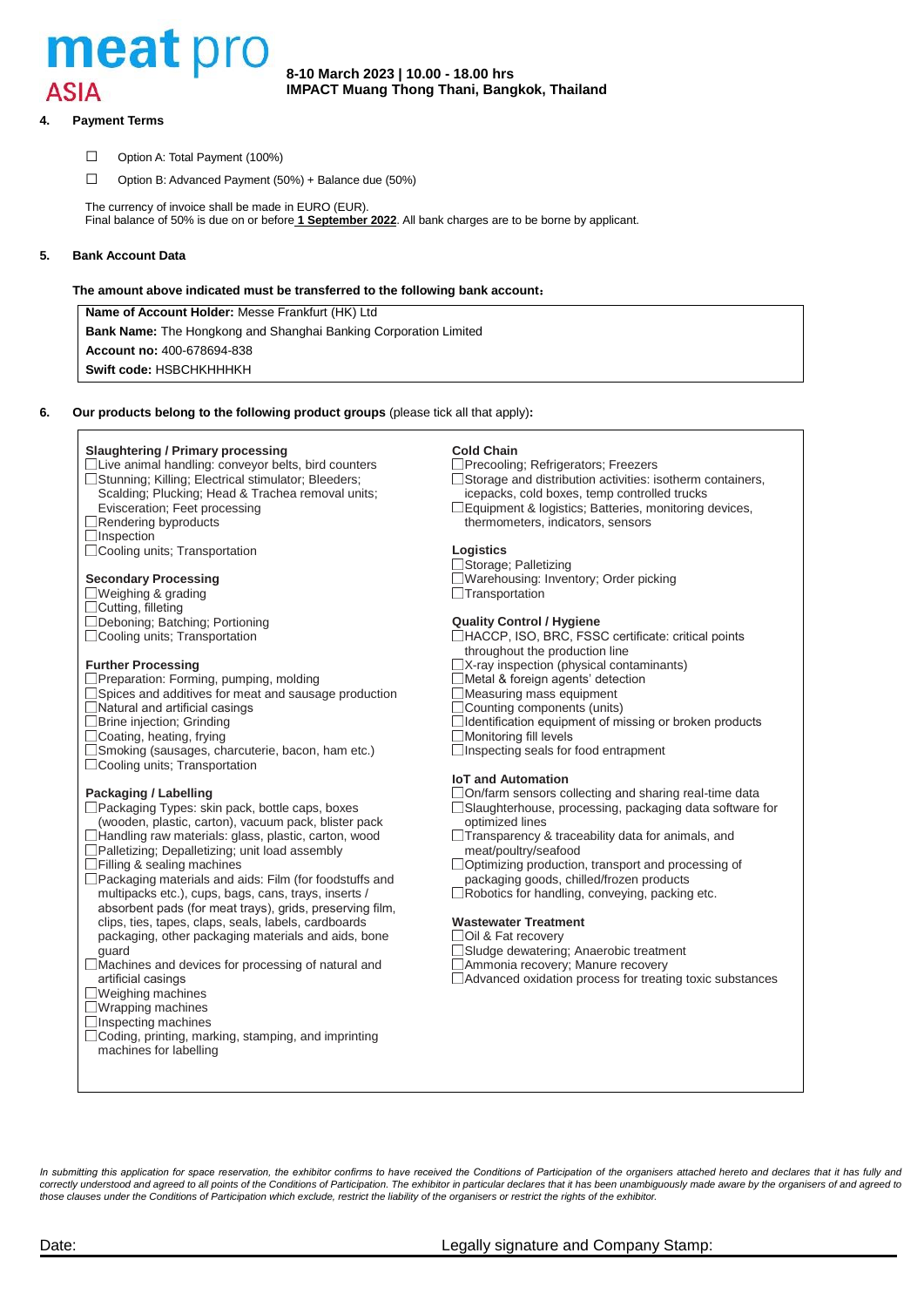

## **8-10 March 2023 | 10.00 - 18.00 hrs IMPACT Muang Thong Thani, Bangkok, Thailand**

#### **General terms and conditions of Participation**

The detailed General Terms & Conditions of Participation are given on the organiser website as below and can be requested in printed form if required: <https://www.hk.messefrankfurt.com/hongkong/en/general-terms-and-conditions.html>

Remarks: In the event of any conflict between the general conditions and the specific conditions hereunder, the specific conditions shall prevail.

**Specific Terms and Conditions (as of September 2021)**

- **1. International Organiser** Messe Frankfurt (HK) Ltd
- **2. Local Organiser** VNU Group
- **3. Event location**
- IMPACT Arena, Exhibition and Convention Center (IMPACT), Bangkok, Thailand
- **4. Date of Event** 8 – 10 March 2023

#### **5. Costs of Participation**

5.1 The costs of participation are set forth in the participation options as described in Article 5.2 below.

5.2 Participation options are available as the following details:

- 5.2.1 General option of services and facilities shall the options in Article 5.2.2 and Article 5.2.3 with additional details as follows.
- Provision of net fair space (stand area)
- Pro rata charge for public area (difference between gross and net area)
- Entry of Exhibitor's contact details in the catalogue of the Exhibition (company name, address, country, telephone, and fax)
- Mark of Stand number
- Cleaning of aisles and passages in halls (The Exhibitor are responsible for cleaning its own stands)
- General security service (no individual surveillance provided) - Fire Protection service during Build-up Period, Exhibition Period, and Dismantling Period
- Design of public area and halls (Such as banners and marks)
- General illumination of halls during Build-up Period, Exhibition Period, and Dismantling Period
- Equipping and operating a service center (fax and telephone, forwarding agents, technical facilities office and the Organisers' office)
- Comprehensive visitor registration system (for trade events only)
- Information stands for visitors.

5.2.2 Shell Scheme option requires the minimum space of 12 square meters. The services and facilities for Shell Scheme Option shall include stand build-up and dismantling, including furniture and electrical facilities.

5.2.3 Space Only option shall include the hall area without constructing structure.

5.3 Any required additional technical services such as power, security, connection of water, local labor shall be provided exclusively by the Organisers with extra charge and can be subscribed by using special order forms by the Exhibitor. The fees for additional stand build-up services other than the participation fee and any subscription for services shall be agreed or charged according to the Organisers published price lists valid at the time of the event.

5.4 The rates of services and facilities published by the Organisers are fixed prices and the Exhibitor shall be deemed to have accepted the rates published by the Organisers by submitting the application for participation registration. In the event of any change in the initial conditions agreed between local contractual partners and the Organisers or of any amendment to the legal terms and fees after the Exhibitor has been admitted, the Organisers shall be entitled to adjust the published rates and charge the fees or the balance from the Exhibitor at the adjusted rates.

## **6. Registration and Confirmation**

Application to exhibit is made by submitting a completed and signed application form to the organiser. The organiser will confirm successful applications in writing by fax and original mail

#### **7. Terms of payment**

The currency of invoice shall be made in EURO (EUR). Participation fee shall be paid by the Exhibitor upon receipt of the payment notice from the Organiser. A deposit of 50% is required upon application. Applicants should remit the appropriate amount directly to the organiser. Final balance of 50% is due on or before **1 January 2021**. All bank charges are to be borne by applicant.

#### **8. Withdrawal or Non-participation**

If the Exhibitor decides to withdraw its application for participation, gives up participation or reduces the stand space after submission of the Application form, the Exhibitor shall forthwith notify the Organiser in writing ("Credit Note"). The respective request of the Exhibitor shall only become effective upon written acceptance by the Organiser of such Credit Note. Upon issuance of the Payment Notice, it is in the Organiser's sole discretion and without any obligation of the Organiser to accept the Credit Note.

If the Organiser does not accept the Credit Note, the Exhibitor shall participate in the Exhibition under the conditions as approved by the Organiser and make the payments according to terms of payment of this Application. The Exhibitor shall bear all the losses and damage which may be incurred to the Organiser due to non-participation.

After submitting the application for participation, should the Exhibitor decides to withdraw the application or cancel the participation, the organiser has the right to charge in certain percentage of the total participation fee to cover any loss due to cancellation. Cancellation fee refer to the Application Form charged as follows.

| Advance Cancellation Period (days) | Charging rate deducted from the total participation fee |
|------------------------------------|---------------------------------------------------------|
| Up to 547 days                     | 25% of the total booth rental fee.                      |
| 365 days - 547 days                | 50% of the total booth rental fee                       |
| 182 days - 365 days                | 75% of the total booth rental fee.                      |
| Less than 182 days                 | 100% of the total booth rental fee.                     |

*In submitting this application for space reservation, the exhibitor confirms to have received the Conditions of Participation of the organisers attached hereto and declares that it has fully and correctly understood and agreed to all points of the Conditions of Participation. The exhibitor in particular declares that it has been unambiguously made aware by the organisers of and agreed to those clauses under the Conditions of Participation which exclude, restrict the liability of the organisers or restrict the rights of the exhibitor.*